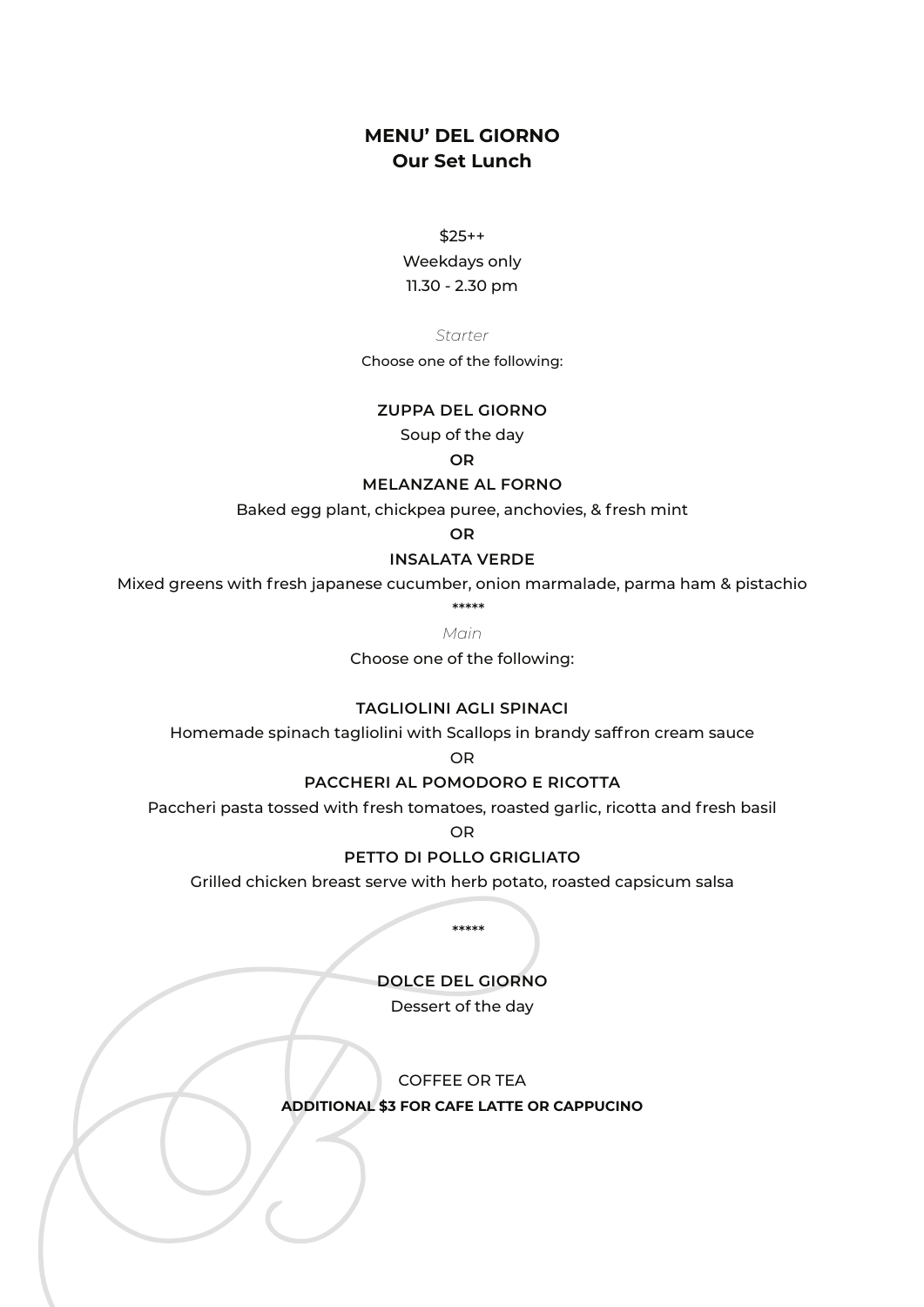### **ANTIPASTI Starters**

# **SAUTÉE VONGOLE 24**

Fresh steamed clams sauteed in white wine sauce with grilled bread

**CALAMARI FRITTI 24** Deep fried calamari served with marinara sauce

**PROSCIUTTO ROCKMELON 22** Thinly sliced italian parma ham served with fresh rockmelon

**CAPRESE 23**

Buffalo mozzarella and tomato with fresh basil leaves

### **CARPACCIO CARNE 21**

Paper thin slices of fresh beef served with rocket, shaved parmesan and cherry tomatoes

#### **SCAMORZA AFFUMICATA CON PROSCIUTTO 21**

Grilled smoked scamorza cheese wrapped in italian Parma ham

## **MELANZANE CON BURRATA 22**

Oven baked eggplant served with fresh burrata and cherry tomatoes

# **BURRATA PUGLIESE 38**

Fresh whole burrata cheese (250g) served with parma ham and tomato slices on a bed of arugula

### **ANTIPASTO ITALIANO (4 to share) 59**

Burrata cheese and three cold cuts served with sundried tomatoes, olives and arugula

# **ZUPPE E INSALATE Soup & Salads**

**ZUPPA DEL GIORNO 10** Soup of the day

**INSALATA DI MISTA 14** Mesclun salad with shaved parmesan and cherry tomatoes

### **INSALATA DI SPINACI 16**

Fresh spinach with feta cheese, mandarin oranges, sundried tomatoes and pine nuts

# **INSALATA DI BABARBIETOLA 17**

Mixed spinach-arugula with roasted beetroot, fresh goat cheese crumble and candied walnuts

# **INSALATA DI CAVOLO 17**

Fresh kale with roasted butternut squash, cranberries, grated pecorino and crushed toasted almonds

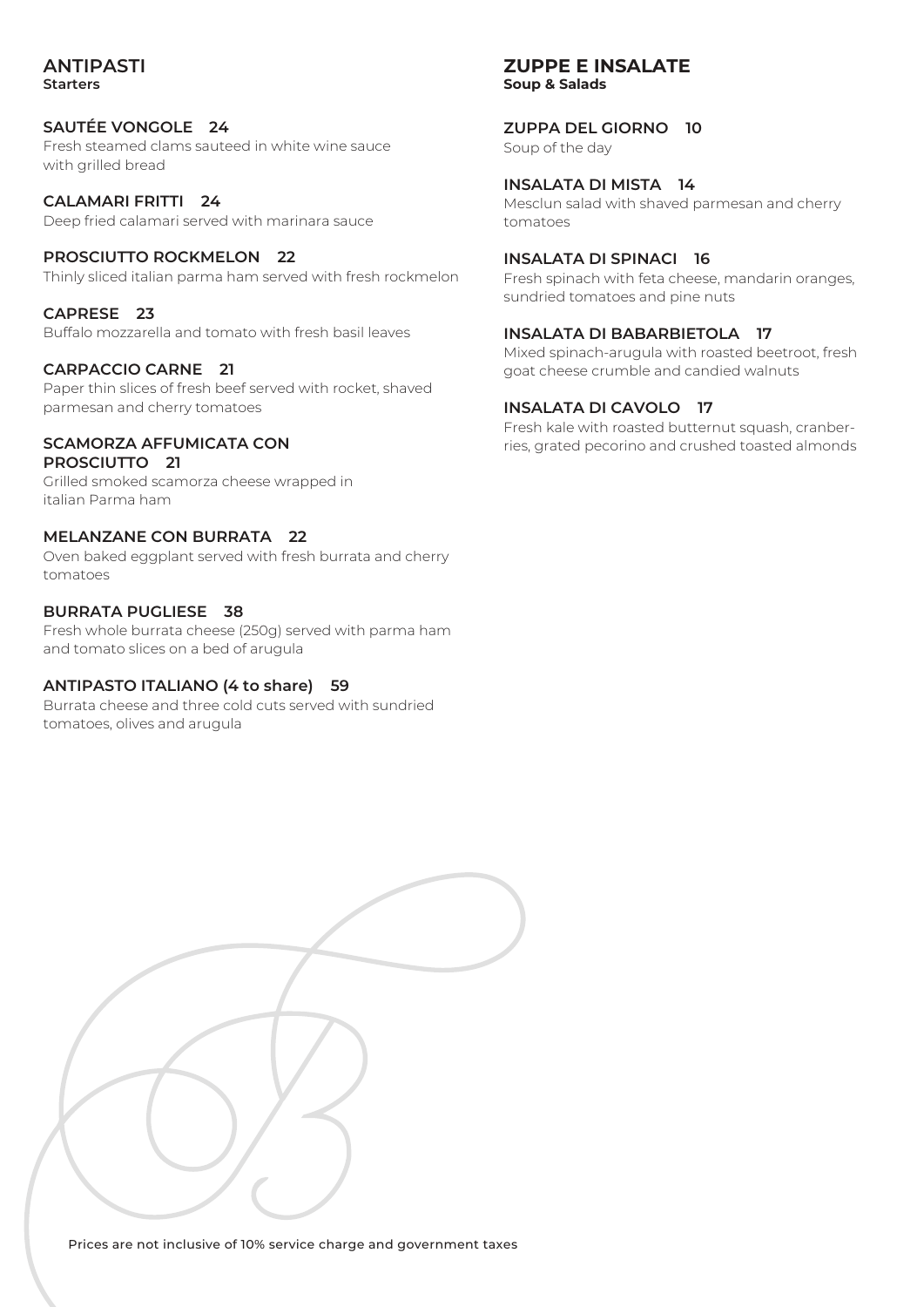# **LE NOSTRE PASTE & RISOTTI**

**Our Pastas & Risottos**

### **PENNE POMODORO 19**

Penne pasta with freshly chopped tomatoes,garlic, marinara sauce and fresh basil

## **SPAGHETTI VONGOLE 26**

Spaghetti with clams in a white wine sauce

### **LINGUINE FRUTTI DI MARE 28**

Linguine with calamari, clams and shrimp served aglio olio style

#### **FARFALLE SALMONE PESTO 26**

Farfalle with pieces of fresh salmon tossed in a basil pesto sauce

#### **TAGLIATELLE BOLOGNESE 26**

Long flat ribbons of homemade fresh pasta served with beef ragu

### **CAVATELLI CON PROSCIUTTO E SPINACI 25**

Homemade shell pasta with spinach and parma ham in a butter sage sauce

### **PAPPARDELLE BOSCAIOLA 28**

Homemade fresh flat pasta with porcini mushrooms, bacon and italian sausage in a pink sauce

### **ORECCHIETTE SALSICCIA BROCCOLI 22**

Orecchiette with sausage and broccoli tossed in garlic and chilli

#### **PANSOTTI BURRATA 26**

Homemade egg pasta stuffed with fresh burrata served with fresh tomatoes and basil

#### **RAVIOLI RICOTTA E SPINACI 25**

Homemade ravioli stuffed with ricotta and spinach in tomato sauce with melted mozzarella and fresh basil

### **CANNELLONI NAPOLETANA 26**

Fresh minced beef rolled into homemade flat pasta sheets, oven baked in tomato sauce, mozzarella and parmesan

### **LINGUINE GAMBERO 38**

Linguine with king prawns and scallop in a seafood-tomato sauce

### **RISOTTO FUNGHI PORCINI TARTUFO NERO 28**

Arborio rice with porcini mushrooms and black truffle cream

### **RISOTTO ALLA PESCATORA 28**

Arborio rice with seafood simmered in a rich seafood-tomato sauce

*\*\* Gluten-free pasta available for substitution*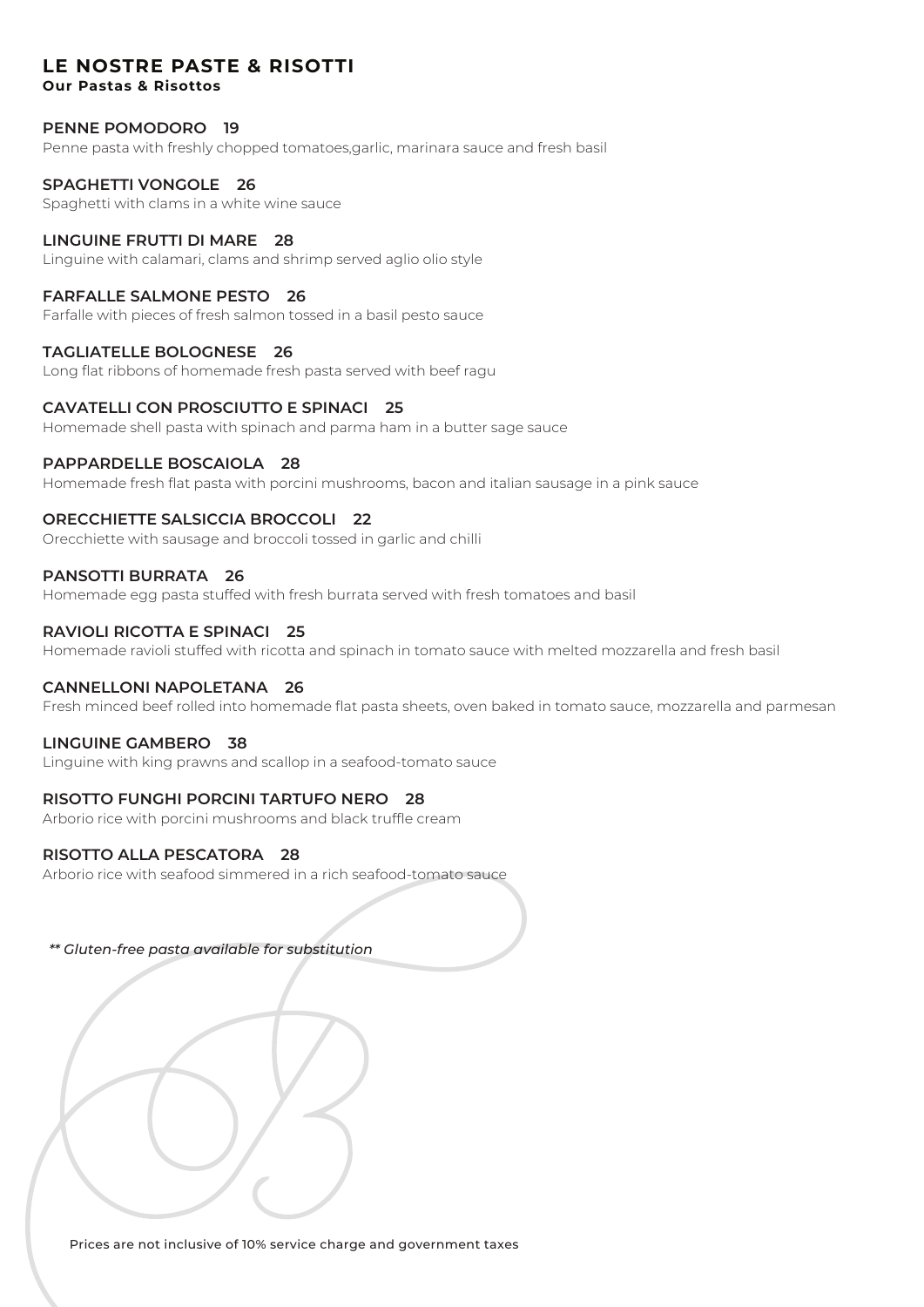#### **I NOSTRI SECONDI Our Mains**

# **POLLETTO DIAVOLA 27**

Grilled spring chicken seasoned with rosemary and served with roasted potatoes and fresh arugula

# **FILETTO DI SALMONE 32**

Herb-encrusted grilled salmon with fresh asparagus and mashed potatoes

## **GRIGLIATA GAMBERI E CALAMARI 29**

Fresh big prawn and whole calamari, charcoal-grilled and served with lemon dressing and fresh arugula

### **PANCETTA DI MAIALE ALLA GRIGLIA 30**

Charcoal grilled pork belly, served with sauteed potatoes, onions, mushrooms and barolo wine sauce

# **OSSOBUCO DI MANZO 36**

Slow braised veal shank served with polenta

#### **COSTATELLE D'AGNELLO 35**

Char-grilled lamb cutlets in a red wine-mint sauce, served with mashed potatoes and crispy kale leaves

# **FILLETTO AL PEPE VERDE (250GMS) 42**

Char-grilled beef tenderloin with green peppers sauce, roasted potatoes and grilled vegetables

# **BISTECCA TOMAHAWK 160**

(SUBJECT TO AVAILABILITY) Char-grilled 1.2-1.4kg bone-in ribeye steak, served with roasted potatoes and grilled vegetables

#### **GRIGLIAT E SPECIALITA Charcoal-Grilled Specials**

### **SEAFOOD PLATTER 85**

2 to share

2 Scallops 2 Entire calamari 1 Salmon fillet 2 King prawns Served with grilled mixed seasonal vegetables

#### **MEAT PLATTER 80** 2-3 to share

1 Beef tenderloin 1⁄2 Slab of pork belly 1⁄2 Spring chicken 1 Italian sausage Served with roasted potatoes, grilled mixed

vegetables and barolo wine sauce on the side

**CONTORNO Sides**

STEAMED BROCCOLI 5

SAUTEED SPINACH 7

ROASTED POTATOES 8

BUTTERED ASPARAGUS 8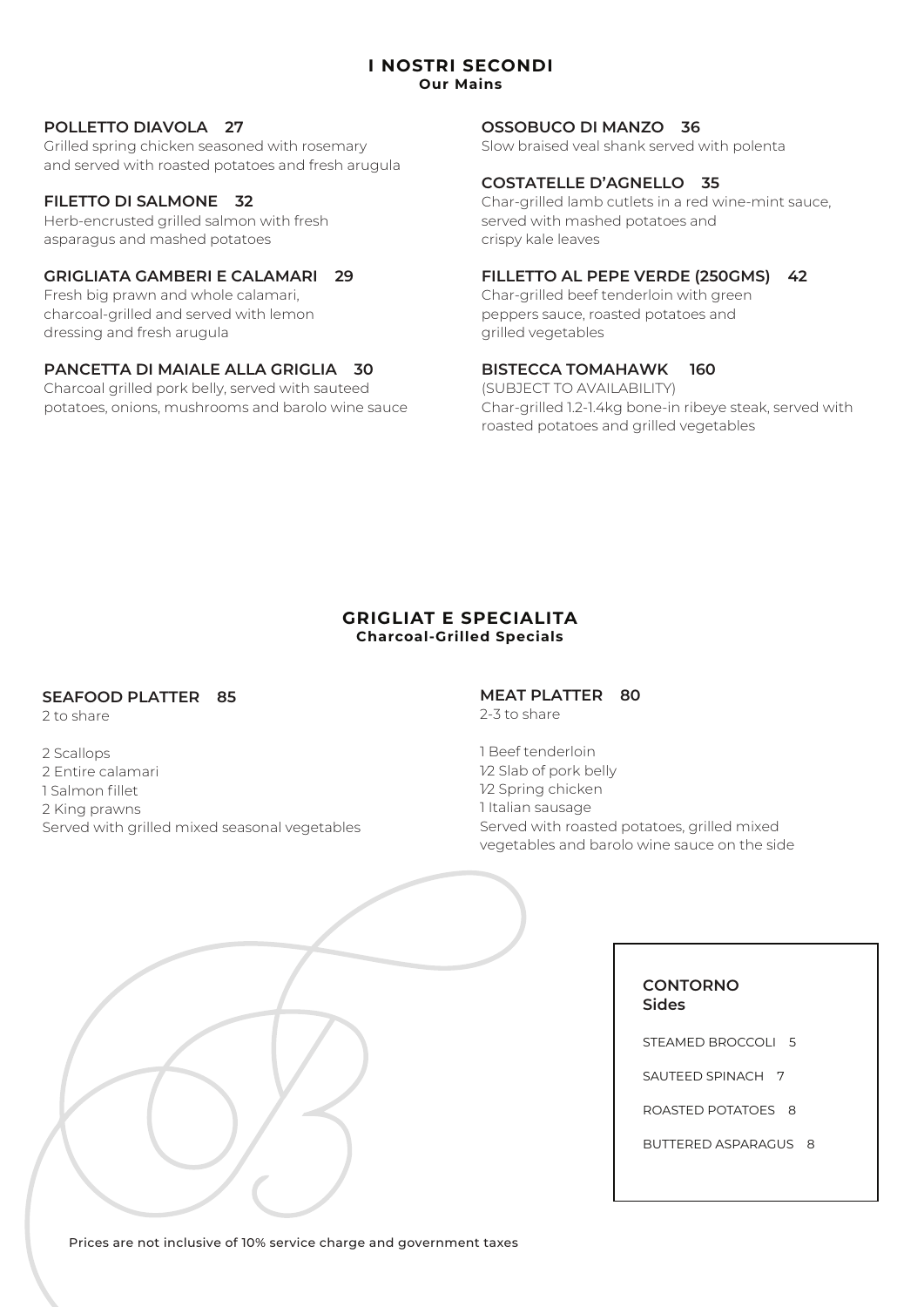### **LE NOSTRE PIZZE ROSSE Our Red Pizzas**

**PIZZA MARGHERITA 19** Pizza with tomato and mozzarella

# **PIZZA MARGHERITA CON BUFALA 23**

Pizza with tomato and buffalo mozzarella

# **PIZZA BURRATA 28**

Pizza with creamy burrata cheese, sweet oven roasted tomatoes, fresh basil and oregano

# **PIZZA NAPOLETANA 22**

Pizza with tomato, mozzarella, capers and anchovies

# **PIZZA BOSCAIOLA 26**

Pizza with tomato, mozzarella, porcini muschrooms and Italian sausage

# **PIZZA CAPRICCIOSA 26**

Pizza with tomato, mozzarella, mushroom, cooked ham and artichokes

# **PIZZA ORTOLANA 22**

Pizza with tomato, mozzarella and mixed vegetables

# **PIZZA PROSCIUTTO E FUNGHI 25**

Pizza with tomato, mozzarella, cooked ham and mushrooms

# **PIZZA DIAVOLA 26**

Pizza with tomato, mozzarella, salami and chilli

# **PIZZA POLLO 23**

Pizza with tomato, mozzarella, chicken and avocado

### **PIZZA APPETITOSA 26**

Pizza with tomato, mozzarella, salami, spicy olives and shavings of parmesan

# **PIZZA CON RUCOLA 28**

Pizza with tomato, mozzarella, arugula, parma ham and shavings of parmesan

# **PIZZA PORCHETTA 26**

Pizza with tomato, mozzarella, taleggio and roast pork

# **LE NOSTRE PIZZE BIANCHE Our White Pizzas**

#### **PIZZA BELLA PIZZA 26**

Our Signature! Pizza with mozzarella, ricotta, salami and sautéed spinach

## **PIZZA QUATTRO FORMAGGI 26**

Pizza with four cheeses

# **PIZZA MASCARPONE 26**

Pizza with mozzarella, mascarpone, mushrooms and black truffle oil

# **PIZZA SALMONE 27**

Pizza with mozzarella, smoked salmon, mascarpone cheese and sautéed spinach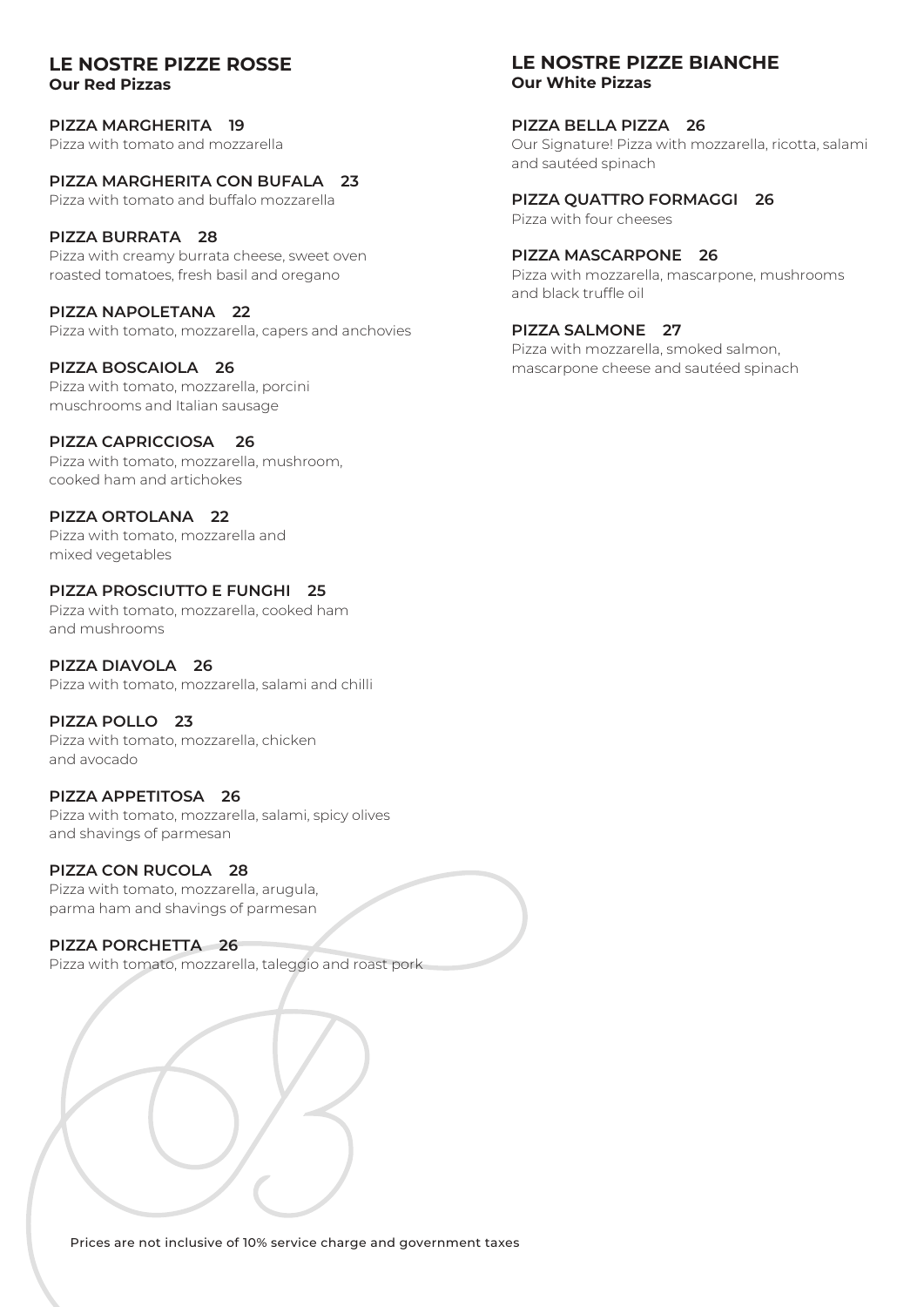# **DOLCI Desserts**

**TIRAMISU 10** Mascarpone cheese cake

**PANNACOTTA 10** Vanilla custard served with mixed berries

**TORTA SBRISOLONA DI MELE 12** Apple crumble with vanilla ice cream

**TORTA AL CIOCCOLATO 12** Valrhona chocolate cake

**AFFOGATO AL CAFFÉ 10** Vanilla gelato with a shot of espresso

**GELATO / SORBETTO 6PER SCOOP** Italian ice cream and sorbet

**FORMAGGI 18** Selection of 3 artisanal cheeses served with crackers and dried fruit

# **COLD BEVERAGES**

Coke / Coke light / Coke zero / Ginger Ale / Sprite / Soda water / Tonic water 4

Juices - Orange/ Apple/ Lime / Cranberry /Pineapple 4.5

Aranciata Rossa (Blood Orange) 5 Limonata (Lemon) 5 Chinotto (Citrus) 5 San benedetto sparkling water 7 San benedetto still water 7 Freshly squeezed orange juice 7

# **HOT BEVERAGES**

Coffee 5 Espresso 5 Doppio Espresso 5 Cappuccino 6 Caffe Latte 6 Espresso Corretto 9 Irish Coffee 11

Chamomile 6 Peppermint 6 Earl Grey 6 English Breakfast 6

# **ALCOHOLIC BEVERAGES**

**ITALIAN LIQUORS 9**  Amaretto / Grappa / Limoncello / Sambuca / Amaro Fratelli/ Ramazzotti / Averna Amaro Siciliano/ Fernet- Branca/ Amaro Montenegro/ Cynar/ Frangelico

**LIQUORS 11** Cointreau / Grand marnier / Baileys / Kahlua / Whiskies / Gin / Vodka / Brandy / Rum / Tequila

**BEER BY BOTTLE 12** Peroni / Menabrea / Hoegaarden / Asahi / Tiger

**BELLA PIZZA TREAT 12** Martini bianco, Pineapple juice, and Grenadine

**COSMOPOLITAN 12** Vodka, Cointreau, Cranberry and Lime juice

**MARGARITA 13** Tequila, Cointreau and Lime juice

**MARTINI 14** Gin and Dry Vermouth

**DAIQUIRI 14** Rum, Lime juice and Sugar

**ITALIAN BREEZE 14** Campari, Lime juice and Apple juice

**PINA COLADA 14** Malibu rum, Cream and Pineapple juice

**ITALIAN NEGRONI 15** Martini Rosso, Campari and Gin

**GODFATHER 15** Whisky and Amaretto served with a cherry

**LIMONCELLO MOJITO 15** Limoncello, Mint leaves, Lime juice and Sugarcane

**MOJITO 15** White rum, Mint leaves and Lime juice and Soda water

**ITALIAN APEROL SPIRIT 16** Prosecco and Aperol soda

**LONG ISLAND TEA 18** Vodka, Rum, Gin, Cointreau, Lime juice and Coke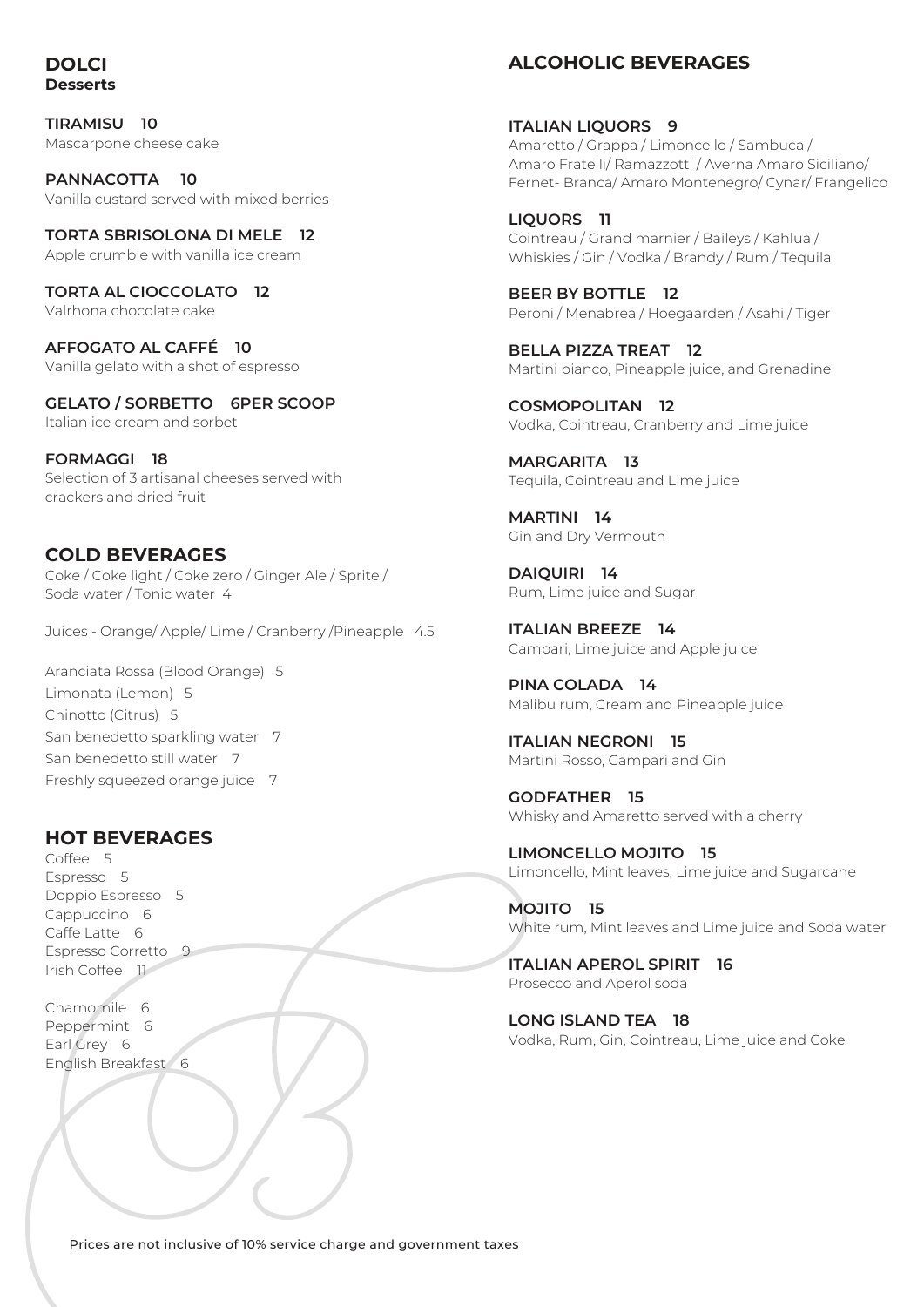

# **HOUSE POURS**

|                                                                                                                                                 | Glass | Carafe | Bottle |
|-------------------------------------------------------------------------------------------------------------------------------------------------|-------|--------|--------|
| <b>SPARKLING</b><br>Prosecco Zefiro, Zardetto<br><i>(Veneto)</i> Clean and fresh with elegant<br>peach and white flower flavors.                | 15    |        | 70     |
| <b>WHITES</b><br>Pinot Grigio, Ca' Stella<br><i>(Friuli)</i> Floral & grassy. Taste is fresh<br>and balanced.                                   | 13    | 32     | .55    |
| Sauvignon Blanc, Anselmi<br><i>(Friuli)</i> A crisp, consistently elegant<br>white with prominent fruit.                                        | 16    | 41     | 72     |
| <b>REDS</b><br>Montepulciano, Riparosso<br>(Abruzzo) Round and harmonious with<br>delicious red fruits and hint of licorice.                    | 13    | 32     | 65     |
| Primitivo, Vigneti Del Salento<br>(Puglia) Bodied, fruity, soft and harmonious                                                                  | 16    | 42     | 75     |
| Chianti Classico, Vignamaggio<br>(Tuscany) Sangiovese and merlot blend,<br>slightly oaky with berry notes.<br>Rated 91 points by James Suckling | 17    | 44     | 80     |

# **SPARKLING WINES & ROSE**

|                                                                                                                                                                                                  | Vintage | <b>Bottle</b> |
|--------------------------------------------------------------------------------------------------------------------------------------------------------------------------------------------------|---------|---------------|
| <b>Guntrum Riesling Royal</b><br><i>(Germany)</i> Elegant and classical Riesling scent,<br>paired with aromas of tropical fruits.<br>Green apples and citrus, pineapple and melon.               | 2019    | 70            |
| Rose, Jean Luc Colombo Cape Bleue<br><i>(Provence, France)</i> Dry, round and full of finesse,<br>watermelon and white cherry fruit with light floral hint.<br>Rated 88 points by Wine Spectator | 2020    | 75            |
| Moscato, Scanavino<br><i>(Piedmont)</i> Powerful aromas of apricot and dried<br>fruits, pleasantly sweet.                                                                                        | 2020    | 78            |
| Brut Rosé, 61 Berlucchi<br><i>(Franciacorta Lombardia)</i> Predominantly<br>Pinot Noir, powerful yet delicate. Elegant and refreshing.<br>Rated 90 points by Robert Parker                       | N V     | 110           |
| <b>Brut Reserve, Billecart-Salmon</b><br><i>(France)</i> Fresh and long-tasting. Renounce for fine,<br>elegant structure and purity of fruits.                                                   | N V     | 120           |



# **ITALIAN WHITES**

|                                                                                                                                                               | Vintage | <b>Bottle</b> |
|---------------------------------------------------------------------------------------------------------------------------------------------------------------|---------|---------------|
| Orvieto, d'Amico<br>(Umbria) A light crisp blend of Pinot Grigio,<br>Grechetto and Trebbiano. White fruit notes.                                              | 2020    | 75            |
| Passimento, Pasqua<br>Romeo & Juliet IGT Bianco<br>(Veneto) Amarone style with a unique flavor of<br>apricot and honey with a creamy and balanced<br>finish.  | 2019    | 80            |
| Rated 91 points by Decanter<br>Chardonnay Calanchi, d'Amico<br>(Umbria) Clean, steely and dry with slightly                                                   | 2020    | 85            |
| mineral smooth taste.<br>Carricante Bianco di Caselle,<br><b>Benanti</b> (Sicily) Crisp and very dry on the<br>palate with pleasant acidity and nice aromatic | 2020    | 95            |
| persistence.<br>Rated 87 points by Robert Parker<br>Pinot Grigio, Le Monde<br>(Friuli) Amber yellow colour with light copper tints.                           | 2020    | 85            |
| Fine and elegant with floral and golden apple notes.<br>Greco di Tufo, Villa Matilde<br><i>(Campania)</i> Fruity and smooth with intense<br>apricot           | 2020    | 95            |
| & dried almonds aroma.<br>Chardonnay, Bruno Rocca<br>(Piemont) Highly complex, sweet, spicy with fruity<br>melon scents and golden apple. Savoury, harmonic,  | 2018    | 125           |

**OTHER WHITES**

hint of sweet tobacco. Long aftertaste.

|                                                                                                                                                                   | Vintage | Bottle |
|-------------------------------------------------------------------------------------------------------------------------------------------------------------------|---------|--------|
| Sauvignon Blanc, Wild Rock<br>(Marlborough, NZ) Lovely freshness and zingy<br>with hint of fresh herbs. Vibrant intense flavor that<br>is classic Marlborough SB. | 2020    | 80     |
| Chardonnay, Reserve Du Pic<br><b><i>(France)</i></b> Fresh stone fruit and green<br>apple with a clean and crisp finish.                                          | 2019    | 83     |
| <b>Chardonnay, Arlequin</b><br>(Barossa Valley, Australia) Stone fruit and                                                                                        | 2017    | 88     |

melon flavors with a hint of citrus and tight runway finish.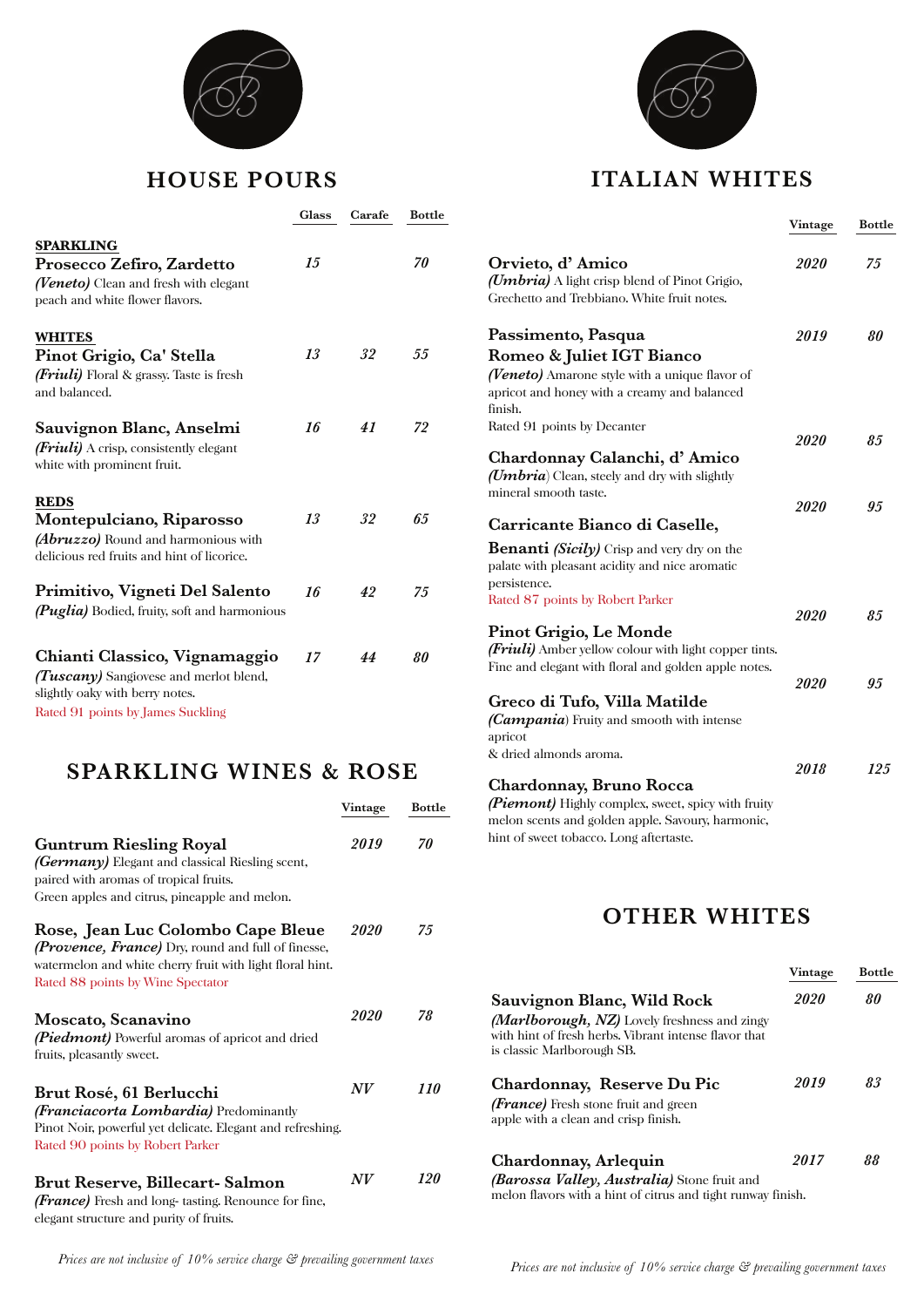

# **ITALIAN REDS**

**Vintage Bottle**

| Valpolicella, Montresor<br>(Veneto) Medium-bodied, velvety and warm with                                                                                                                        | <i>2019</i> | 75         |
|-------------------------------------------------------------------------------------------------------------------------------------------------------------------------------------------------|-------------|------------|
| well-balanced tannins.                                                                                                                                                                          |             |            |
| Uggiano Syrah Igt Toscana Syra'<br>(Tuscany, Italy) Intense ruby red. Redberries and                                                                                                            | <i>2018</i> | 85         |
| raspberries bouquet accompanied with the varietal spicy hint.                                                                                                                                   |             |            |
| Ripasso Valpolicella, Montresor<br>(Veneto) Rich and full-bodied, packed with ripe<br>dark fruit flavours, silky tannins with a long finish.                                                    | <i>2017</i> | 90         |
| Poggio Ai Ginepri Tenuta Argentiera<br>(Tuscany) Super Tuscant! Blend of Cab Sauv, Syrah<br>and Merlot with structured blackcurrants and plum.<br>Rated 90 points by Robert Parker              | <i>2020</i> | 95         |
| Campofiorin, Masi<br>(Venice) Ample and complex. Raisin, vanilla                                                                                                                                | 2017        | 90         |
| and cinammon scents.                                                                                                                                                                            |             |            |
| Rated 88 points by Wine Spectator.                                                                                                                                                              |             |            |
| Al Passo, Tolaini<br>(Tuscany) Super-Tuscan! A delicious blend of<br>Sangiovese with 15% Merlot.                                                                                                | 2018        | 98         |
| Rated 92 points by Robert Parker                                                                                                                                                                |             |            |
| Tripudium, Carlo Pellegrino<br>(Sicily) A blend of Nero d'Avola, Cab Sauv<br>and Syrah. Full-bodied, ripe red berries and spice.                                                                | <i>2016</i> | 95         |
| Rosso Di Montalcino, Mastrojanni<br>(Tuscany) Ripe cherry and plum on the nose.<br>Intense entry with pleasantly tannic and tangy finish.<br>Rated 90 points by James Suckling                  | <i>2018</i> | 99         |
| Chianti Classico Riserva Monna Lisa<br>(Tuscany) Full-bodied with intense ripe berries and<br>slight oakiness, fairly tannic, long and warm in the finish.<br>Rated 90 points by Wine Spectator | 2016        | <i>120</i> |
| Collosorbo Brunello Di Montalcino<br>(Tuscany) Full-bodied, smooth with wild berries,<br>plum and black pepper.                                                                                 | <i>2017</i> | <i>140</i> |
| Barolo, Scanavino<br>(Piedmont) Medium to full-bodied with rustic tannins                                                                                                                       | <i>2017</i> | 138        |
| Amarone Classico, Masi Costasera<br>(Veneto) Ripe, plummy cherry flavours with hints of<br>chocolate and spice. Full-bodied with a firm, long finish.<br>Rated 92 points by Robert Parker.      | <i>2016</i> | 165        |



# **ITALIAN REDS**

|                                                                                                                                                          | Vintage | Bottle     |
|----------------------------------------------------------------------------------------------------------------------------------------------------------|---------|------------|
| <b>Brunello Di Montalcino, Mastro-</b>                                                                                                                   | 2016    | <i>190</i> |
| janni<br><i>(Tuscany)</i> Excellent vintage for Brunello.                                                                                                |         |            |
| Full-bodied, fruity and ripe tannins.                                                                                                                    |         |            |
| Rated 96 points by Robert Parker and 98 points                                                                                                           |         |            |
| by James Suckling                                                                                                                                        |         |            |
| Barolo Marcenasco, Renato Ratti<br>(Piedmont) Intense bouquet. Full-bodied and<br>full-flavored, with wonderful balance, structure<br>and a long finish. | 2018    | 190        |
| Tignanello, Antinori                                                                                                                                     | 2014    | 290        |
| <i>(Tuscany)</i> An iconic Super-Tuscan.                                                                                                                 |         |            |
| Intense raspberries, liquorice.                                                                                                                          |         |            |
| Rated 94 points by Robert Parker                                                                                                                         |         |            |

# **OTHER REDS**

| Shiraz, Arlequin<br><i>(Barossa Valley, Australia)</i> Ripe plumpy<br>chocolaty fruit, velvety texture, silky tannis and<br>a tasty never-ending finnish.                                                                                     | 2017 | 85 |
|-----------------------------------------------------------------------------------------------------------------------------------------------------------------------------------------------------------------------------------------------|------|----|
| <b>Pinot Noir, Wild Rock Cupids Arrow</b><br>(Marlborough, NZ) Ripe red fruits, rich texture,<br>fine tannins and a long dry finish.<br>Rated 86 points by Robert Parker                                                                      | 2017 | 85 |
| Pinot Noir, Reserva Du Pic<br><b><i>(France)</i></b> Intense nose of cherry and red fruits.<br>Fine and light on the palate with soft tannis.                                                                                                 | 2020 | 85 |
| <b>Malbec, Decero</b><br><i>(Argentina)</i> Vibrant cherry, plum and<br>cassis flavors that are supported by fresh acidity.<br>Lighter body with very supple tannins.<br>Rated 91 points by Wine Spectator and 90 points<br>by James Suckling | 2017 | 95 |
| Cabernet Sauvignon, Decero<br>(Argentina) Flavor profile of blackcurrant, plum<br>and a slight hints of rhubarb and mint.<br>Rated 92 points by James Suckling                                                                                | 2017 | 95 |